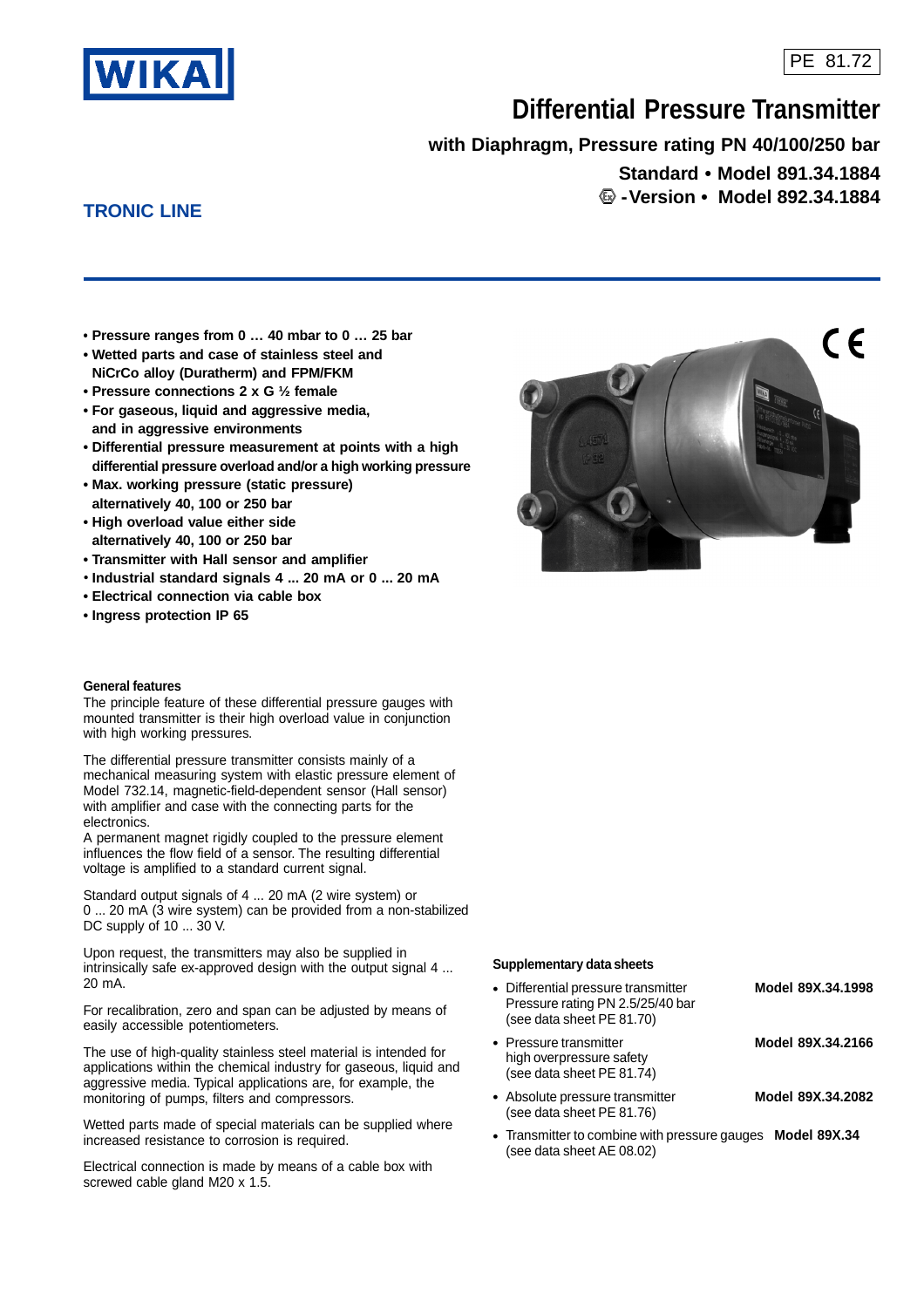| Gauge head<br>geometry<br>$[\Box$ mm] | Pressure ranges          | Working pressure<br>(static pressure)<br>maximum [bar]<br>alternatively | Overpressure safe<br>(either side)<br>maximum [bar] |
|---------------------------------------|--------------------------|-------------------------------------------------------------------------|-----------------------------------------------------|
| 140                                   | $040$ mbar to $060$ mbar | 40, 100 or 250                                                          | up to respective<br>working pressure max.           |
| 80                                    | 0  0.1 bar to 0  25 bar  | (static pressure)                                                       |                                                     |

Process connections: 2 x G ½ female (optional: 2 x ½ NPT female, 2 x ½ NPT male with adaptors 2 x G ½ B male with adaptors, pressure connection per DIN 19 213)

| <b>Technical data</b>                                                     |                 | Model 891.34.1884 and Model 892.34.1884 (@-version)                                                           |  |  |
|---------------------------------------------------------------------------|-----------------|---------------------------------------------------------------------------------------------------------------|--|--|
| Power supply $U_{B}$                                                      |                 |                                                                                                               |  |  |
| for non - & - class Models                                                | DC <sub>V</sub> | $10 < U_{\rm B} \leq 30$                                                                                      |  |  |
| for $\circled{2}$ -class Models                                           |                 | see under section & -class protection                                                                         |  |  |
| Supply voltage effect                                                     | % of span/10V   | $\leq 0.1$                                                                                                    |  |  |
| Permissible residual ripple                                               | $%$ ss          | $\leq 10$                                                                                                     |  |  |
| Output signal                                                             |                 | for non & -class version, Model 891.34.1884:                                                                  |  |  |
| and permissible max. load $R_A$                                           |                 | 4 20 mA, 2-wire system $R_A \le (U_B - 10 \text{ V}) / 0.02 \text{ A}$ with $R_A$ in Ohm and $U_B$ in Volt    |  |  |
|                                                                           |                 | 0 20 mA, 3-wire system $R_A \le (U_B - 10 \text{ V}) / 0.02 \text{ A}$ with $R_A$ in Ohm and $U_B$ in Volt    |  |  |
|                                                                           |                 | {0  10 V, 3-wire system $R_A \le (U_B - 10 V) / 0.02 A$ with $R_A$ in Ohm and $U_B$ in Volt}                  |  |  |
|                                                                           |                 | for & class version, Model 892.34.1884:                                                                       |  |  |
|                                                                           |                 | 4 20 mA, 2-wire system $R_A \leq (U_B - 12.5 \text{ V}) / 0.02 \text{ A}$ with $R_A$ in Ohm and $U_B$ in Volt |  |  |
| Effect of load                                                            | % of span       | $\leq 0.1$                                                                                                    |  |  |
| Response time                                                             | s               | approx. 1 (optional approx. 0.05)                                                                             |  |  |
| Output signal adjustment                                                  |                 |                                                                                                               |  |  |
| Zero point, electrical                                                    | % of span       | ± 15                                                                                                          |  |  |
| Span, electrical                                                          | % of span       | ± 30                                                                                                          |  |  |
| Linearity                                                                 | % of span       | ± 1.2 {0.8} (limit point calibration)                                                                         |  |  |
| Hysteresis                                                                | % of span       | $\leq 0.8 \{0.5\}$                                                                                            |  |  |
| Permissible                                                               |                 |                                                                                                               |  |  |
| Medium temperature <sup>1)</sup>                                          | $^{\circ}C$     | $-25+100$                                                                                                     |  |  |
| Ambient temperature <sup>1)</sup>                                         | °C              | $-20+60$                                                                                                      |  |  |
| Compensated temperat. range                                               | $^{\circ}C$     | $-25+60$                                                                                                      |  |  |
| Temperature coefficient in                                                |                 |                                                                                                               |  |  |
| compensated temperat. range                                               |                 |                                                                                                               |  |  |
| average $T_c$ on zero point                                               | % of span/10K   | $\leq 0.3$                                                                                                    |  |  |
| average $T_c$ on span                                                     | % of span/10K   | $\leq 0.3$                                                                                                    |  |  |
| <b>&amp;-class protection</b>                                             |                 | according to EC-Type Examination Certificate DMT 01 ATEX E 021 for Model 892.34                               |  |  |
| Output signal                                                             |                 | 420 mA, 2-wire                                                                                                |  |  |
| Ex certification                                                          |                 | II 2G EEx ia IIC T6 and I M2 EEx ia I                                                                         |  |  |
| Conformity specifications                                                 |                 |                                                                                                               |  |  |
| Power supply                                                              | DC <sub>V</sub> | 12.528                                                                                                        |  |  |
| Short circuit rating                                                      | mA              | 100                                                                                                           |  |  |
| Rating                                                                    | mW              | 1000                                                                                                          |  |  |
| Internal capacitance                                                      | nF              | $C_i \leq 24$                                                                                                 |  |  |
| Internal inductance                                                       | mH              | $L_i \leq 0.2$                                                                                                |  |  |
| Medium temperature                                                        | $\rm ^{\circ}C$ | $-20+60$                                                                                                      |  |  |
| Ambient temperature                                                       | $^{\circ}C$     | $-20+60$                                                                                                      |  |  |
| C C-Conformity                                                            |                 | Interference emission and immunity per EN 61 326                                                              |  |  |
| Wiring                                                                    |                 | Terminal box (screw terminals up to 2.5 mm <sup>2</sup> )                                                     |  |  |
| Wiring protection                                                         |                 | Protected against reserve polarity and overvoltage                                                            |  |  |
| Ingress protection                                                        |                 |                                                                                                               |  |  |
| per EN 60 529 / IEC 529                                                   |                 | IP 65                                                                                                         |  |  |
| Weight                                                                    |                 |                                                                                                               |  |  |
| non & -class Models                                                       | kg              | approx. 12.5 (gauge head □ 140 mm) or approx. 3.6 (gauge head □ 80 mm), respect.                              |  |  |
| <b>&amp;</b> -class Models                                                | kg              | approx. 12.6 (gauge head □ 140 mm) or approx. 3.9 (gauge head □ 80 mm), respect.                              |  |  |
| Dimensions                                                                | mm              | see drawings                                                                                                  |  |  |
| Items in curved $\{\}$ brackets are optional extras for additional price. |                 |                                                                                                               |  |  |

1) for maximum values of Ex-class versions: see  $\bullet$  -class protection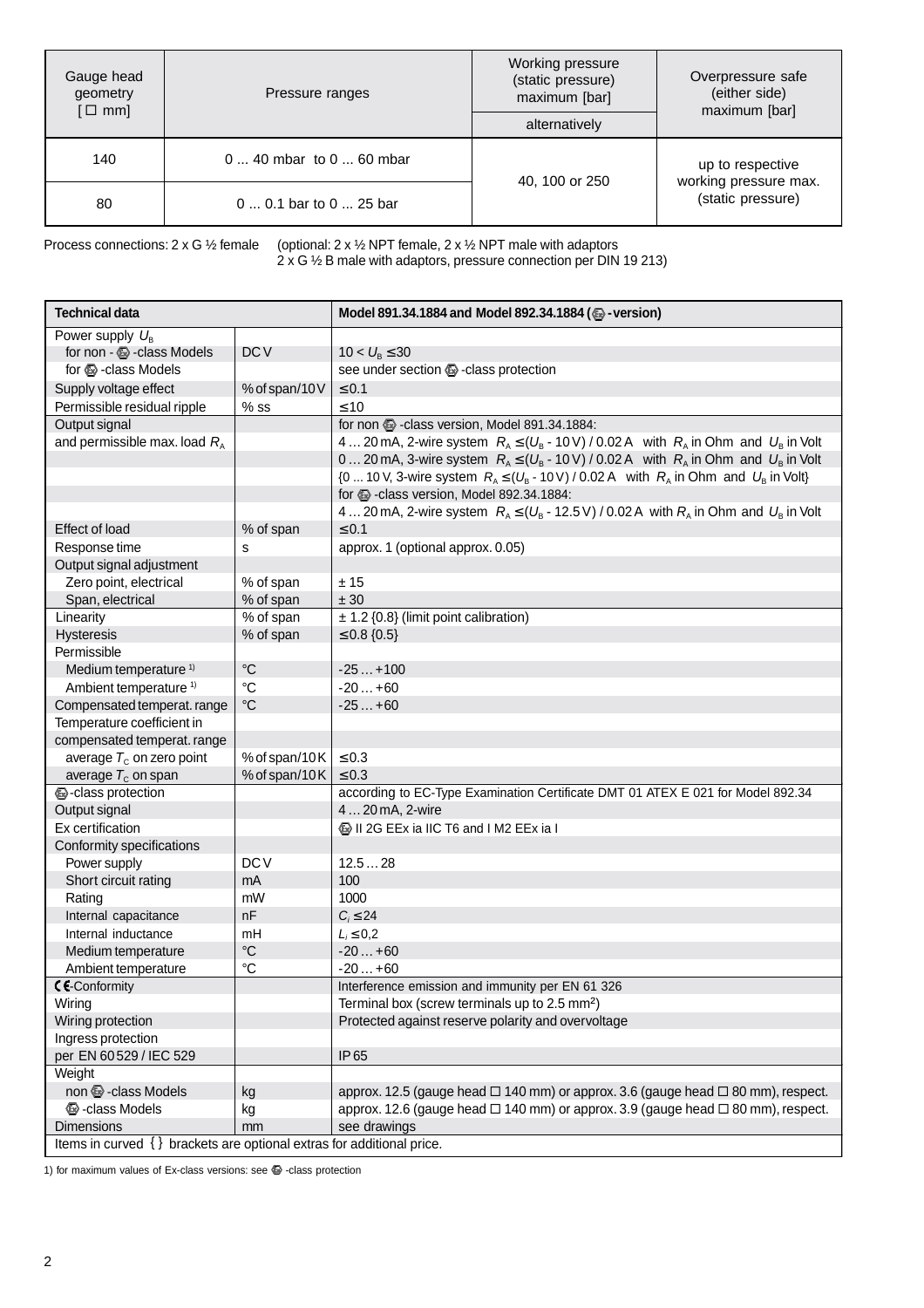## **Power supply devices for Differential Pressure Transmitter Model 891.34.1884** under non-  $\circledast$  -operation

For non-  $\circledR$ -operation the following power supply devices are available for DC-supply of transmitter Model 891.34.1884:

**Model A-VA-1 (old Model 903.30.400)** - Power supply, line voltage AC 230 V, output voltage DC 24 V, 70 mA max. **Model KFA6-STR-1.24.500** - Power supply, line voltage AC 90 ... 253 V, 48 ... 63 Hz, output voltage DC 24 V, 500 mA max.

## **-Line transformer for Differential Pressure Transmitter Model 892.34.1884** under  $\circledast$  -operation

For  $\bullet$  -operation the following  $\bullet$  -line transformers are available for galvanical separation and transfer of power supply for transmitter Model 892.34.1884:

**Model KFD2-STC4-Ex1** -  $\bullet$  -line transformer, line voltage: DC 20 ... 32 V, output voltage: DC 25.4 V maximum, 88.2 mA max.

**Model SI 815-52** -  $\textcircled{\tiny{\textbf{R}}}$  -line transformer with power supply transfer for 2-wire system 4 ... 20 mA.

The line transformer is usable with power supply or electronic indicating instrument with integrated power supply for transmitter. When calculating the permissible max. load  $R_a$  a voltage drop of 7.7 V at the line transformer has to be considered.

#### **Dimensions** in mm



 $\overline{O}$  Gauge head  $\overline{O}$  80 mm (pressure ranges ≥100 mbar)

 $\oslash$  Gauge head  $\square$  140 mm (pressure ranges < 100 mbar)

# **Position of the potentiometers in the electronics case**

The potentiometers are accessible after unscrewing the screw plugs in the top of the casing.



# **Connection details**

The terminals 1 and 5 are bridged internally in the terminal box providing two terminals for the  $0 \vee 1$  S- connection.



#### **4 … 20 mA 2-wire system 0 … 20 mA 3-wire system**